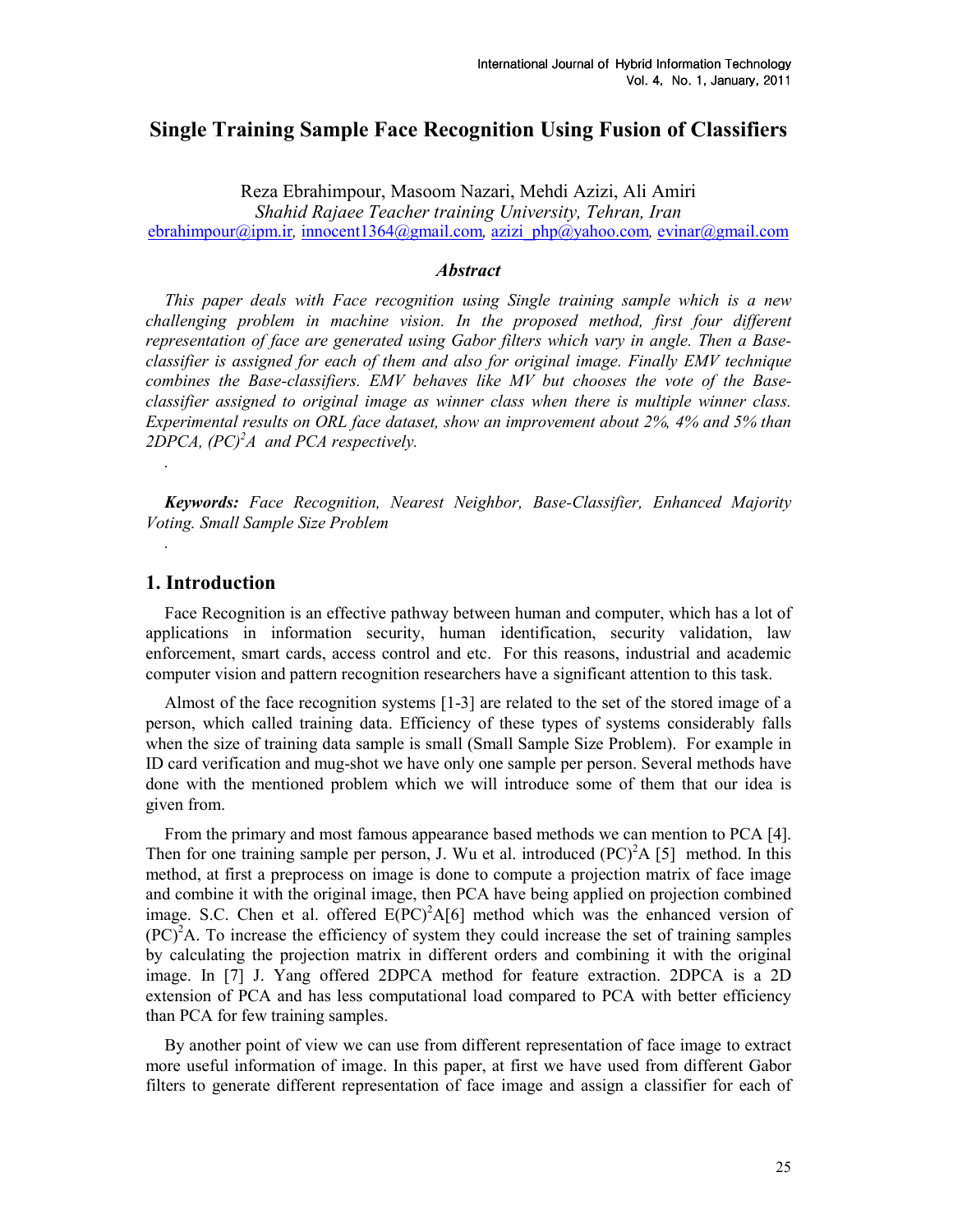them and also for original image, then by using an enhanced version of majority voting [8], we combined the classifiers to increase the efficiency of face recognition system. Experimental results prove our claims.

## 2. Outline of Two Dimensional Principle Component Analysis

In the traditional PCA, two-dimensional face images are transformed into one-dimensional vectors before computing the covariance matrix. It is worth noting that the evaluation of covariance matrix became more difficult due to the big size of training samples. Moreover, computing the eigenvectors of a large covariance matrix is a very time-consuming task. Recently, a new technique called Two-Dimensional Principal Component Analysis (2DPCA) was proposed by Yang in 2004 [7] for face identification. It's a Principal idea to calculate the covariance matrix, based on two-dimensional original training image matrices. As a result, less time is required to determine the corresponding eigenvectors. Moreover, 2DPCA leads to higher recognition rates than its counterpart (PCA) [7].

### 2.1 Basic steps of 2DPCA

Suppose that there are M face images in the training set. Each image can be denoted by  $X^{i}$  (*m* × *n* matrix, (i= 1,2,...,M)). Let  $V \in R^{n \times d}$  be a matrix with orthonormal columns, projecting X into V yields a  $m \times d$  matrix  $Y = XY$ .

In 2DPCA, image covariance (scatter) matrix is used to determine a good projection matrix  $V$  and can be computed as following:

Consider M training face images, and then Cis computed by:

$$
C = \frac{1}{M} \sum_{k=1}^{M} \left[ \left( X_k - \overline{(X)} \right)^T \left( X_k - \overline{(X)} \right) \right] \tag{1}
$$

Where  $\overline{X}$  is the mean of all training images.

The following criterion can be adopted to find  $V_{opt}$ :

$$
J(V) = V^T C V \tag{2}
$$

where  $V$  is a unitary column vector. This criterion is called the total scatter criterion. The unitary vector  $V$  that maximizes the criterion is called the optimal projection axis. Intuitively, this means that the total scatter of the projected samples is maximized after the projection of an image matrix on to  $V$ .

It has been proved that the optimal value for the projection matrix  $V_{opt}$  is composed by the orthonormal eigenvectors  $V_1, V_2, ..., V_d$  of C corresponding to the d largest eigenvalues. The size of Cmatrix is only n×n. Hence, computing its eigenvectors is very efficient.

## 3. Outline of Gabor filter

Gabor function first proposed by Dennis Gabor used as a tool for signal detection in noise. Thereafter, Gabor functions proposed by Daugman for conjoint resolution of information in the 2D spatial and 2D Fourier domains.

The 2D Gabor filter  $\psi_{f,\theta}(x, y)$  can be represented as a complex sinusoidal signal modulated by a Gaussian kernel function as follows: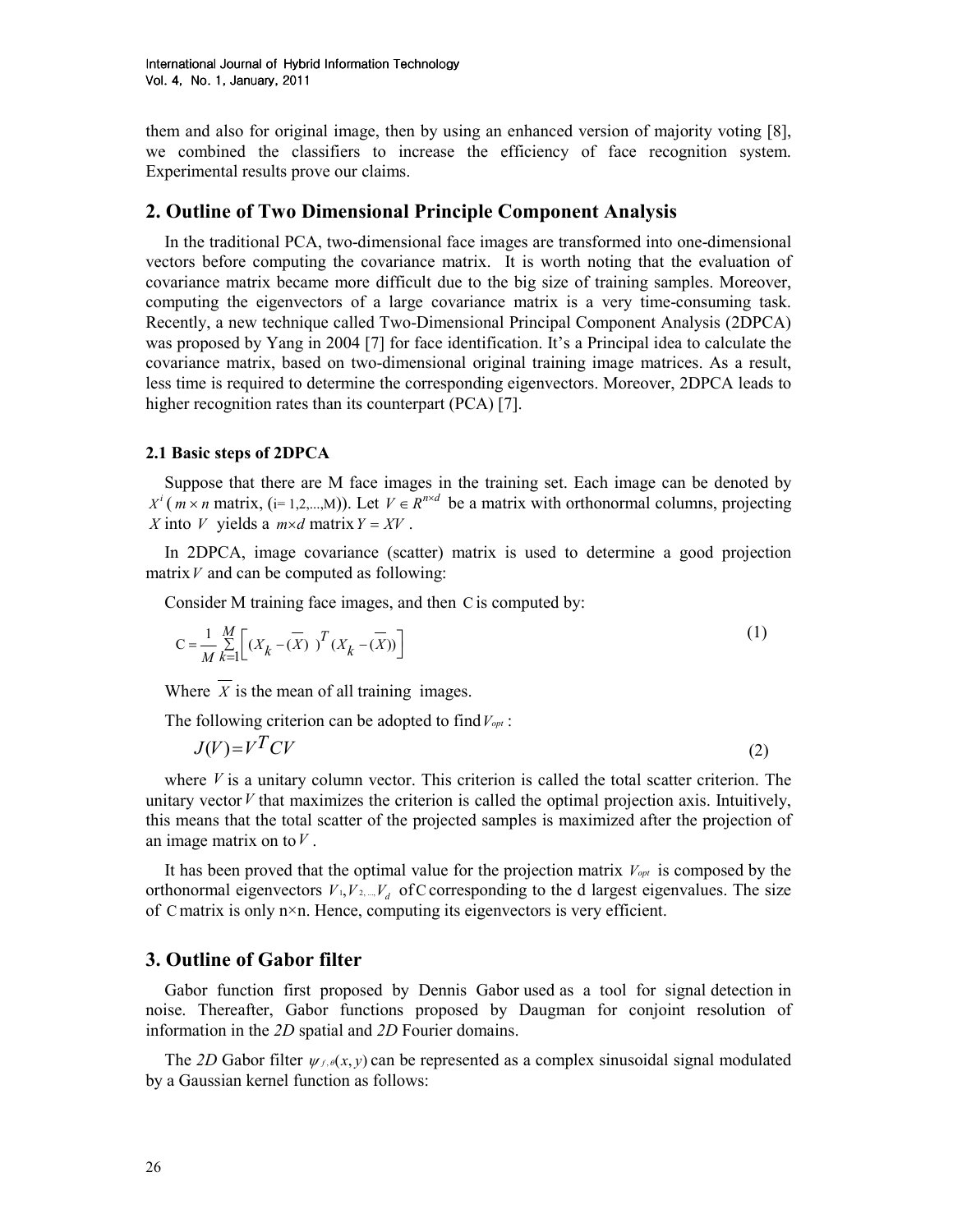$$
\psi_{f,\theta}(x,y) = \exp\left[-\frac{1}{2}\left\{\frac{x^2}{\sigma_x^2} + \frac{y^2}{\sigma_x^2}\right\}\right] \exp(2\pi fx_\theta)
$$
\n
$$
\begin{bmatrix} x_\theta \\ y_\theta \end{bmatrix} = \begin{bmatrix} \sin\theta & \cos\theta \\ -\cos\theta & \sin\theta \end{bmatrix} \begin{bmatrix} x \\ y \end{bmatrix}
$$
\n(3)

 $\sigma_x$ ,  $\sigma_y$  are the standard deviations of the Gaussian envelope along the x and y-dimensions, f is the central frequency of the sinusoidal plane wave, and  $\theta$  is the orientation. The angle  $\theta$  is defined by:

$$
\theta = \frac{\pi}{p}(n-1) \tag{4}
$$

For  $n = 1, 2, \dots, p$  and  $p \in N$ , where p denotes the number of orientations.

The Gabor representation of a face image is computed by convolving the face image with the Gabor filters [9]. Let  $f(x, y)$  be the intensity at the coordinate  $(x, y)$  in a gray scale face image, its convolution with a Gabor filter  $\psi_{f,\theta}(x, y)$  is defined as:

$$
g_{f,\theta}(x,y) = f(x,y) \otimes \psi_{f,\theta}(x,y) \tag{5}
$$

Where ⊗denotes the convolution operator. Figure 1 illustrates the convolution result of a face image with a Gabor filter.





# 4. Proposed method

Our Proposed method is organized in three steps as follows:

- 1. Applying a set of Gabor filters on face images to create a new representation of them
- 2. Extracting the informative features from samples using 2DPCA transform
- 3. Classifying the face images using a two-stage classifier

### 4.1 Applying a set of Gabor filters on face images to create a new representation of them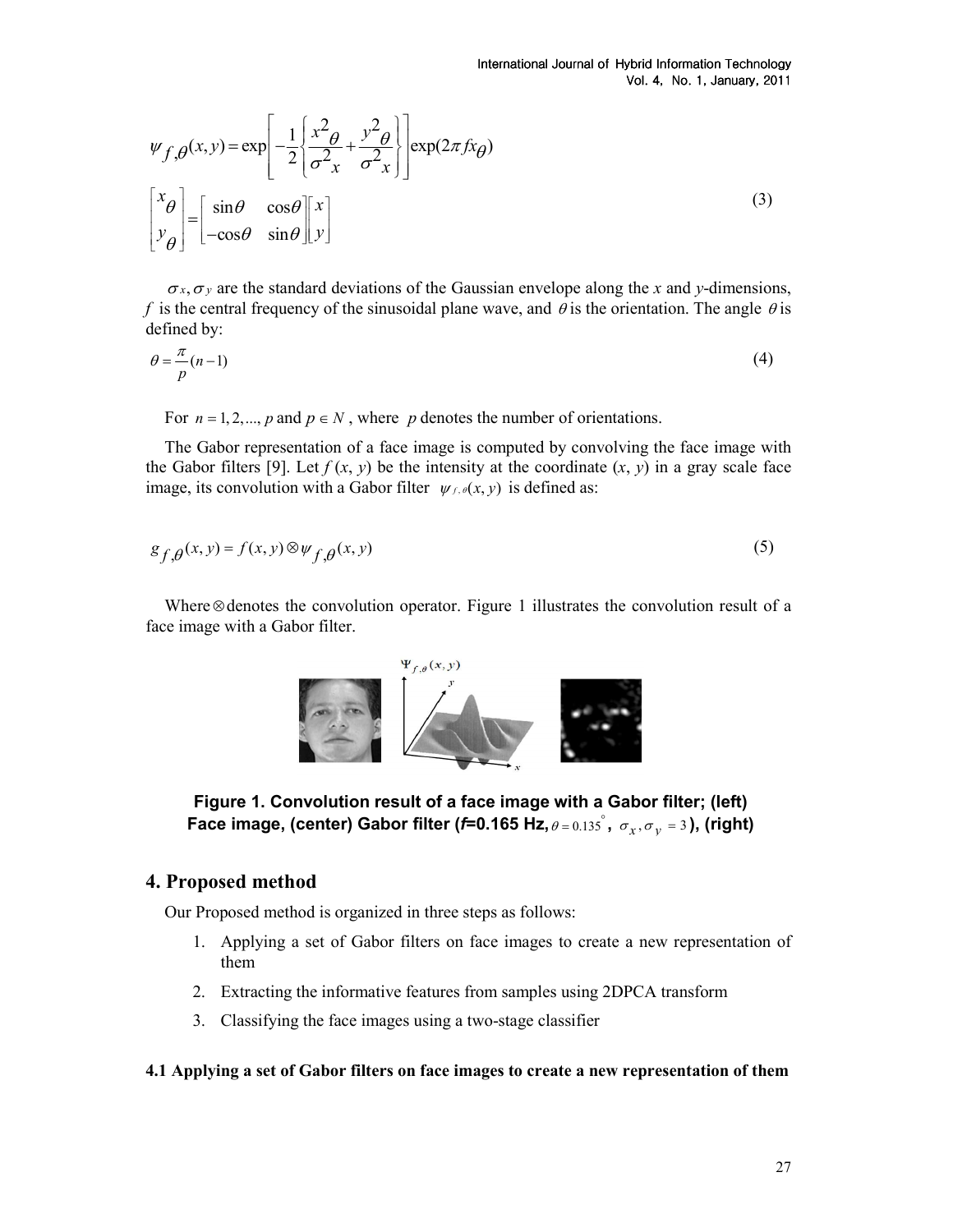International Journal of Hybrid Information Technology Vol. 4, No. 1, January, 2011 2011

In order to extract more useful information of face image, we have used from different representation of image by applying Gabor filters with different angels. As a result, four Gabor responses are generated from each image sample, which are various in orientations. The orientations of used Gabor filters vary from  $0^{\circ}$  to  $180^{\circ}$  by  $45^{\circ}$  steps  $(0^{\circ}, 45^{\circ}, 90^{\circ})$  and 135°).

#### 4.2 Extracting the informative features from samples using 2DPCA transform

Feature extraction means extracting useful features. The algorithm which used for feature extraction is very important part of face recognition system for extracting the essential features of images as well as reducing the dimension of input image.

To obtain the mentioned goal, 2DPCA is applied for each Gabor responses and original face image as shown in Figure 2.



Figure 2. The schematic illustration of our proposed methods

#### 4.3 Classifying the face images using a two-stage classifier system

As described in the previous sub-section, after acquiring image vectors using 2DPCA, we aim to classify the face images. For achieving this goal, we used a two-stage classifier, in which, the first stage consists of five Nearest Neighbor Classifiers which called Base-Classifiers (Experts) and the second stage is a combiner which combines the vote of Base-Classifiers to improve the efficiency of recognition. See the sketch of method in Figure 2.

Several methods can be used to combine the experts, such as: Maximum, Minimum, Averaging, product, Weighted Averaging and Majority Voting (MV). In the proposed method, we used a new type of Majority Voting called Enhanced Majority Voting (EMV) as the combiner.

In standard Majority Voting the winner class determines by the majority of the vote of Base-Classifiers. This type of fusion technique is useful and has an acceptable performance in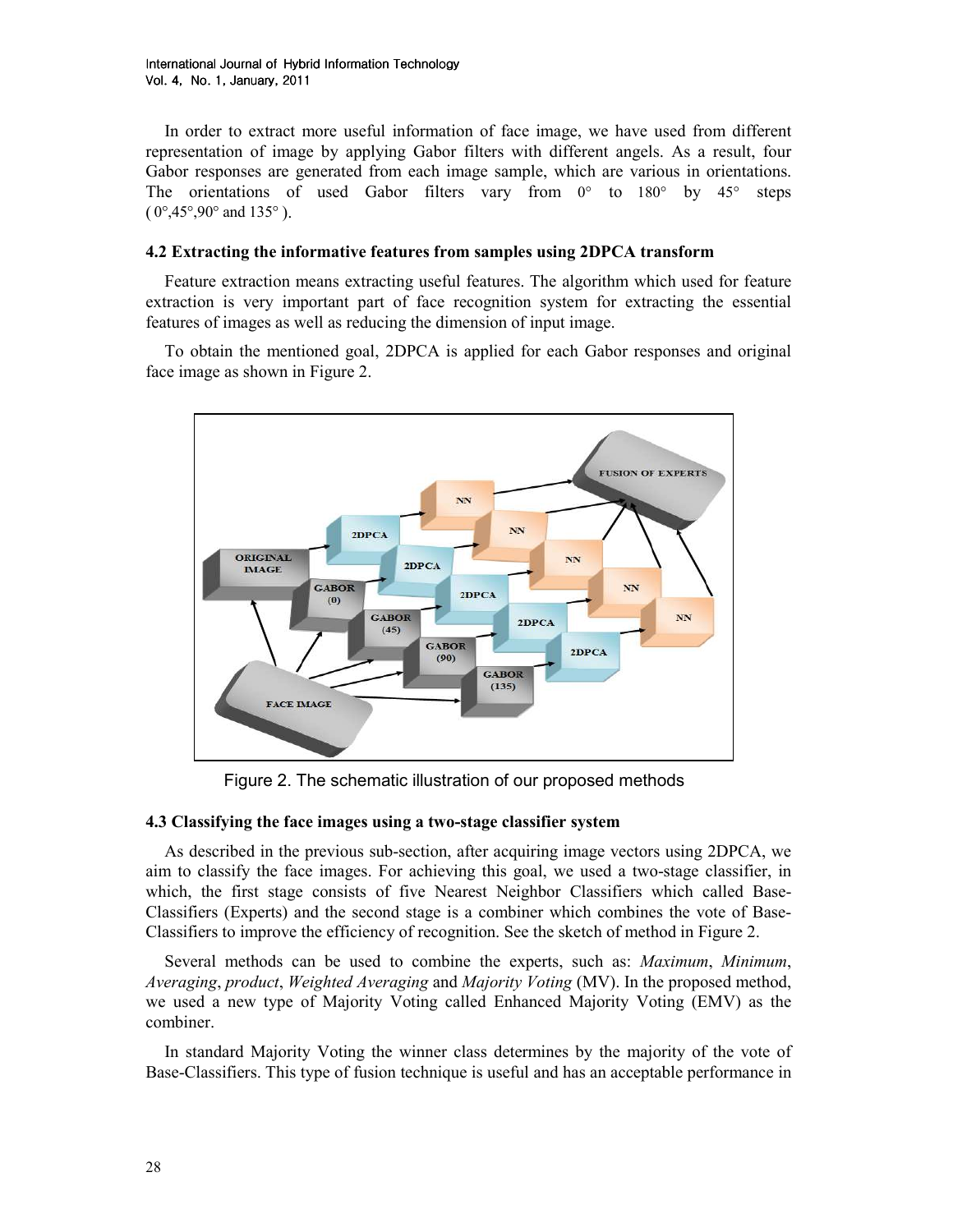many applications. But in some cases it is hard to determine the winner class. For example, when the majority vote of Base-Classifiers is same for two or more class, the traditional majority voting method randomly select one of them as winner classs. Hence, we proposed EMV method instead of MV which chooses the vote of the Base-Classifier of original image as winner class when there are two or more winner class.

As mentioned above, we have four Gabor filters which are differ from each other in orientation. One of the most important Gabor parameters is frequency of Gabor filter. Figure 3 shows the effect of different Gabor frequencies on the recognition rate when the first face image of each subject is selected as training sample. Our experiments show that the optimal show that the optimal value of Gabor frequency is0.165 Hz.



Figure 3. Effect of frequency on the recognition rate

# 5. Experimental results

To test the performance of our proposed method, some experiments are performed on ORL face database [10] which contains images from 40 individuals, each providing 10 different images. For some subjects, the images were taken at different times. The facial expressions and facial details (glasses or no glasses) also vary. The images were taken with a tolerance for some tilting and rotation of the face of up to 20 degrees and also some variation in the scale of up to about 10 percent. All images are grayscale and normalized to a resolution of  $112\times92$ pixels (Figure 4).



Figure 4. Some samples of ORL database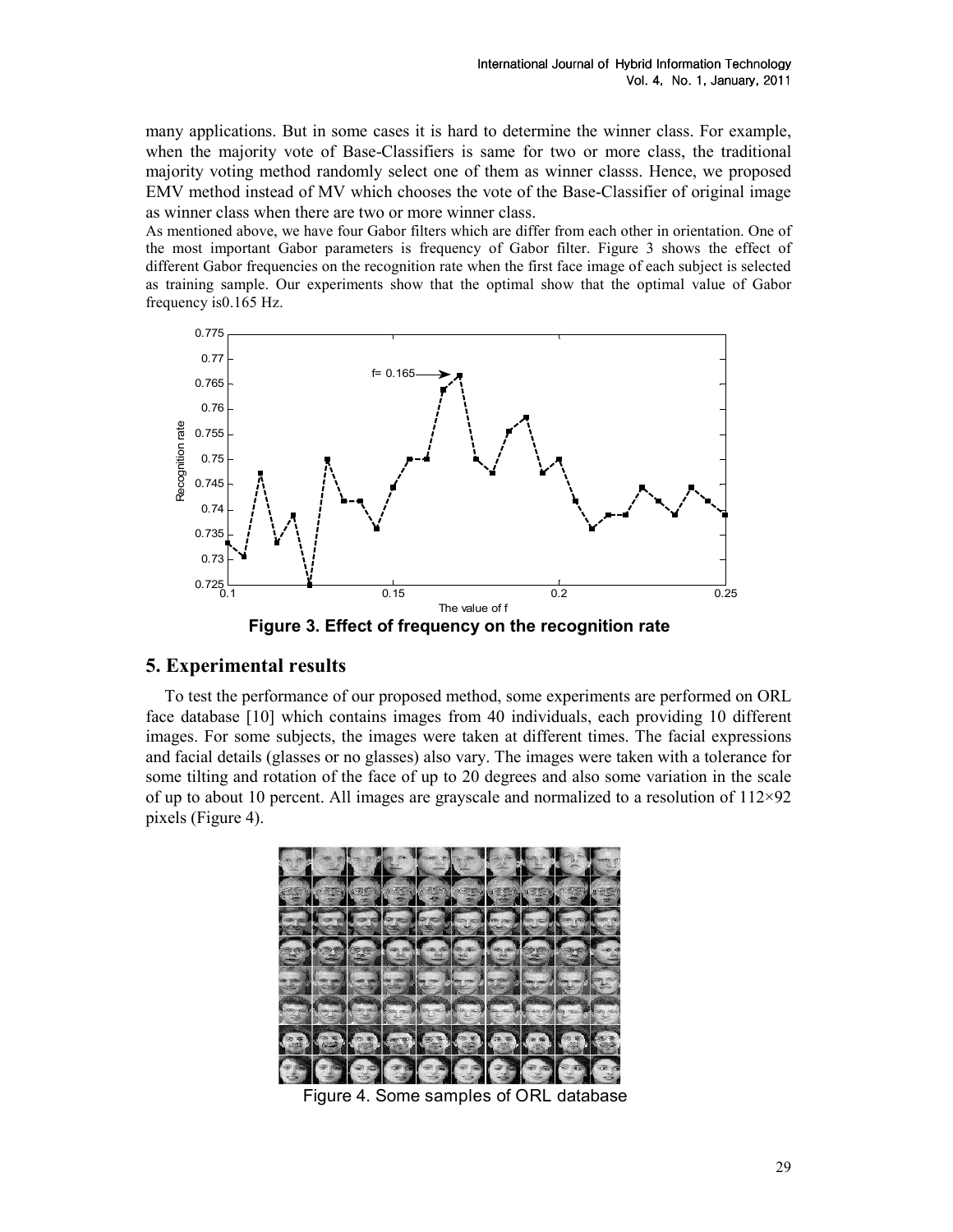We compared our model with single training sample face recognition using conventional 2DPCA as feature extractor and Nearest Neighbor as classifier (see Figure 5). Therefore, we can conclude that the proposed model's recognition rate is higher than the mentioned model for each selected face image of subjects.



Figure 5. Comparison the recognition rate of our proposed method and conventional 2DPCA for different selected face of subjects as training sample.

As Table I shows, the recognition rate for each Gabor responses is not too high. But the correct recognition rate drastically increases when we using proposed EMV fusion scheme.

| Method                      | <b>Average Recognition</b><br>rate |  |  |
|-----------------------------|------------------------------------|--|--|
| Gabor $(0^0)$               | 55.64%                             |  |  |
| Gabor $(45^0)$              | 56.53%                             |  |  |
| Gabor( $90^0$ )             | 55.47%                             |  |  |
| Gabor $(135^0)$             | 56.72%                             |  |  |
| Original image              | 72.75%                             |  |  |
| Majority voting             | 73.10%                             |  |  |
| Enhanced majority<br>voting | 74.44%                             |  |  |

|  |                                      |  | Table I. Average accuracy of our proposed method compared to |  |
|--|--------------------------------------|--|--------------------------------------------------------------|--|
|  | different algorithms on ORL database |  |                                                              |  |

We also compared our proposed method with some of the recent algorithms which used for one training image per person face recognition. The same database is used for comparison purposes. In order to have good generalization, we choose sequentially one of the samples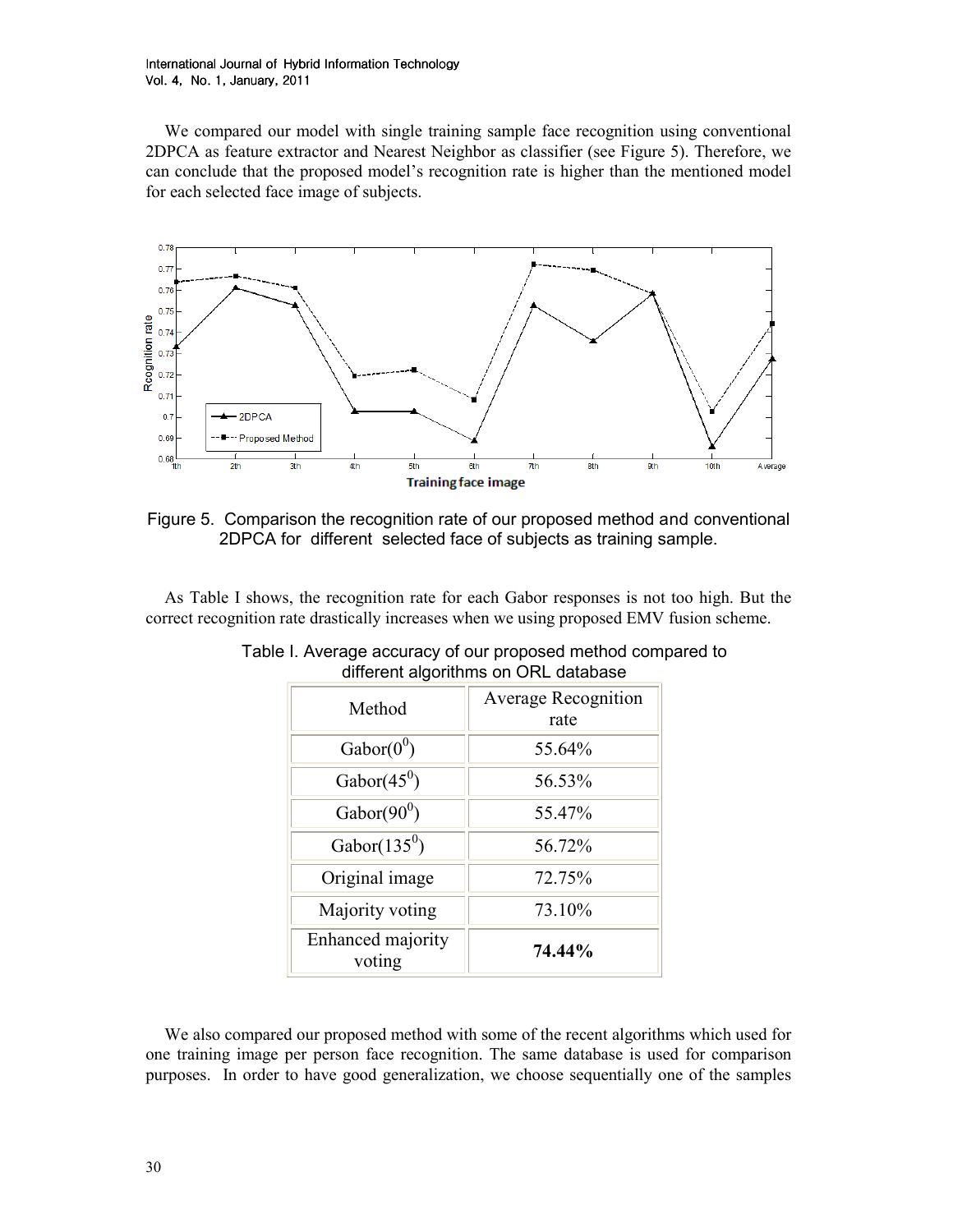from 1 to 10 for each person as training and the rest 9 images as testing. Table II reports the average recognition rate for different methods.

| Method          | <b>PCA</b> | $(PC)^2A$ | 2DPCA  | Proposed<br>method<br>(MV) | Proposed<br>method<br>(EMV) |
|-----------------|------------|-----------|--------|----------------------------|-----------------------------|
| Average<br>rate | 69.20%     | 69.9%     | 72.75% | 73.10                      | 74.44                       |

Table II. Average accuracy of our proposed method compared to different algorithms on ORL database

As you see, experimental results show an improvement of 5.5% in average accuracy compared to the PCA algorithm which has an average recognition rate of 69.20%.

## 6. Conclusion

In this paper, we proposed an effective method to make applicable face recognition task in situations where only one training sample per person is available. In our proposed method, first we generate four different representation of face image using Gabor filters which vary in angle. Then we assign a Base-classifier for each of them and also for the original image. Finally Enhanced Majority Voting technique combines the Base-classifier. EMV behaves like MV except when the majority vote of Base-classifiers is same between two or more classes (multiple winner class). In this situation EMV chooses the vote of the Base-classifier assigned to original image as winner class. Experimentation results suggest that, under the one training sample scenario, our proposed method outperforms than other algorithms such as PCA,  $(PC)^2$ A and 2DPCA.

## References

[1] Ebrahimpour R, Kabir E, Yousefi MR, "Teacher-Directed Learning in View-independent Face Recognition with Mixture of Experts Using Single-view Eigenspaces", Journal of Franklin Institute, 2007, Vol. 345, pp. 87- 101.

[2] Ebrahimpour R, Kabir E, Yousefi MR, "Teacher-Directed Learning in View-independent Face Recognition with Mixture of Experts Using Overlapping Eigenspaces", Journal of Computer Vision and Image Understanding, 2007, Vol. 111, pp. 195-206.

[3] R. Ebrahimpour, E. Kabir, H. Esteky, M.R. Yousefi, "View independent face recognition with mixture of experts," Neurocomputing, 2008, vol. 71, pp. 1103-1107.

[4] M. Turk and A. Pentland, "Eigenfaces for Recognition," J. Cognitive Neuroscience, 1991, vol. 3, no. 1, pp. 71- 86,.

[5] J. Wu, Z.H. Zhou, "Face recognition with one training image per person," Pattern Recognition Letters, 2002, vol. 23, no. 14, pp. 1711–1719.

[6] S.C. Chen, D.Q. Zhang, Z.H. Zhou, "Enhanced (PC)<sup>2</sup>A for face recognition with one training image per person," Pattern Recognition Letters, 2004, vol. 25, no. 10, pp. 1173–1181.

[7] J. Yang, D. Zhang, "Two-Dimensional PCA: A New Approach to Appearance-Based Face Representation and Recognition," IEEE Trans. Pattern Analysis and Machine Intelligence, 2004, vol. 26, no. 1, pp. 1173–1181.

[8] T. Windeatt, "Vote counting measures for ensemble classifers," Pattern Recognition, 2003, vol. 36, no. 1, pp. 2743–2756.